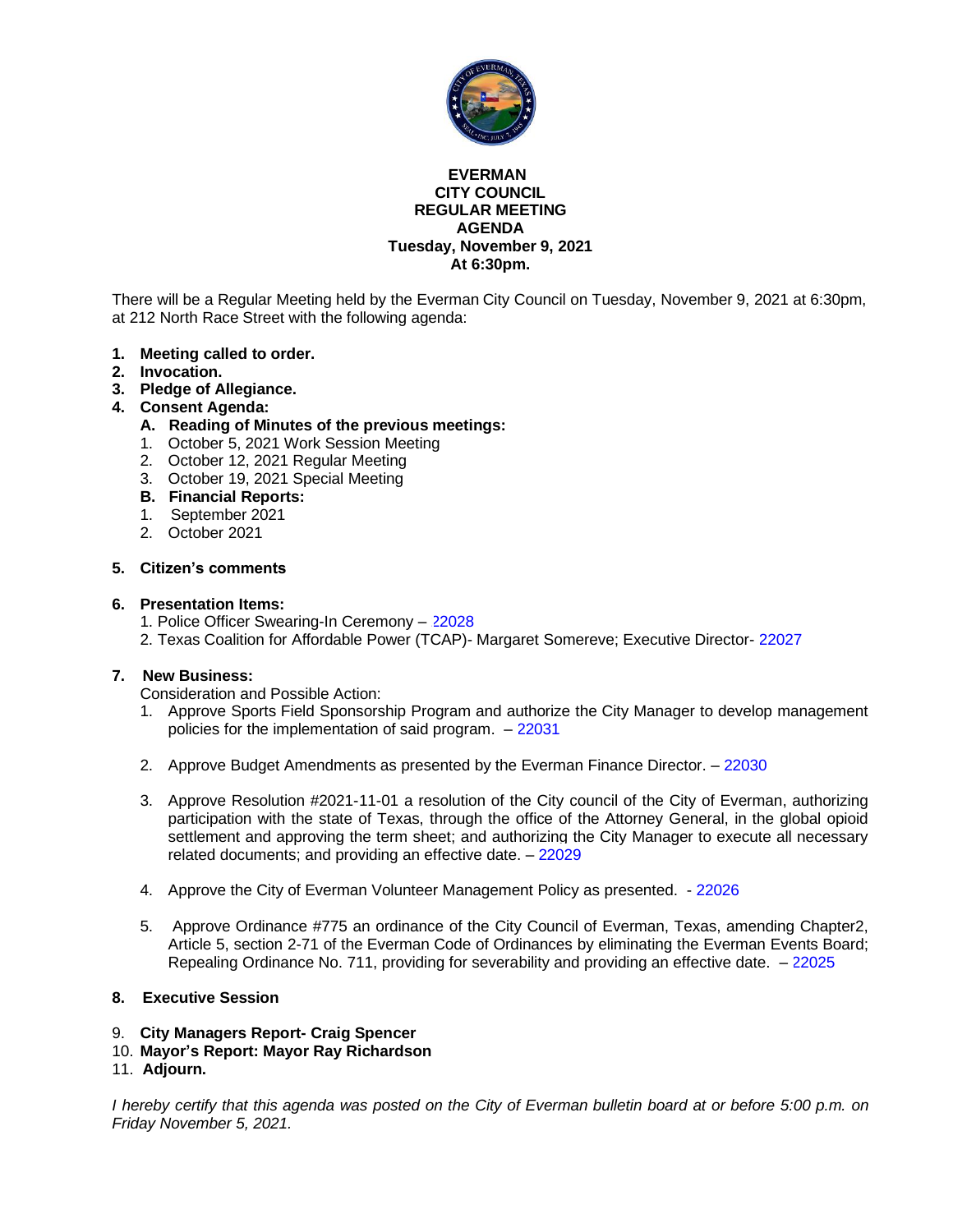$\sim$ Mindi Parks

City Secretary

*Citizens may watch city council meetings live on YouTube. A link to the City of Everman YouTube channel is provided on the city website at: [www.evermantx.us/government/citycouncil/](http://www.evermantx.us/government/citycouncil/)*

*Pursuant to Section 551.071, Chapter 551 of the Texas Government Code, Council reserves the right to convene into Executive Session(s) from time to time as deemed necessary during this meeting, to receive advice from its attorney on any posted agenda item, as permitted by law. Additionally, Council may convene into Executive Session to discuss the following:*

- *A. Section 551.071 – Pending or Contemplated Litigation or to Seek Advice of the City Attorney.*
- *B. Section 551.072 – Purchase, Sale, Exchange, Lease, or Value of Real Property.*
- *C. Section 551.073 – Deliberation Regarding Prospective Gift.*
- *D. Section 551.074 – Personnel Matters.*
- *E. Section 551.087 – Deliberation Regarding Economic Development Negotiations.*
- *F. Section 551.089 – Deliberations Regarding Security Devices or Security Audits.*

*Citizens wishing to submit written comments should e-mail the City Secretary at [mparks@evermantx.net.](mailto:mparks@evermantx.net) Comments that are received at least one-hour prior to the start of the meeting will be provided to all council members.* 

*According to the City of Everman Policy on Governance Process, individual citizen comments will be restricted to three (3) minutes unless otherwise determined by a majority vote of the Council. The mayor is responsible to enforce the time limit. Citizens may address City Council either during the Citizen Comments portion of the meeting or during deliberation of a listed agenda item. City Council is only permitted by law to discuss items that are listed on the agenda. Citizens wishing to make comments should notify the City Secretary as soon as possible.* 

*City Hall is wheelchair accessible. Parking spaces for disabled citizens are available. Requests for sign interpretative services must be made 48 hours prior to the meeting. To make arrangements, call 817.293.0525 or TDD 1. 800.RELAY TX, 1.800.735.2989.*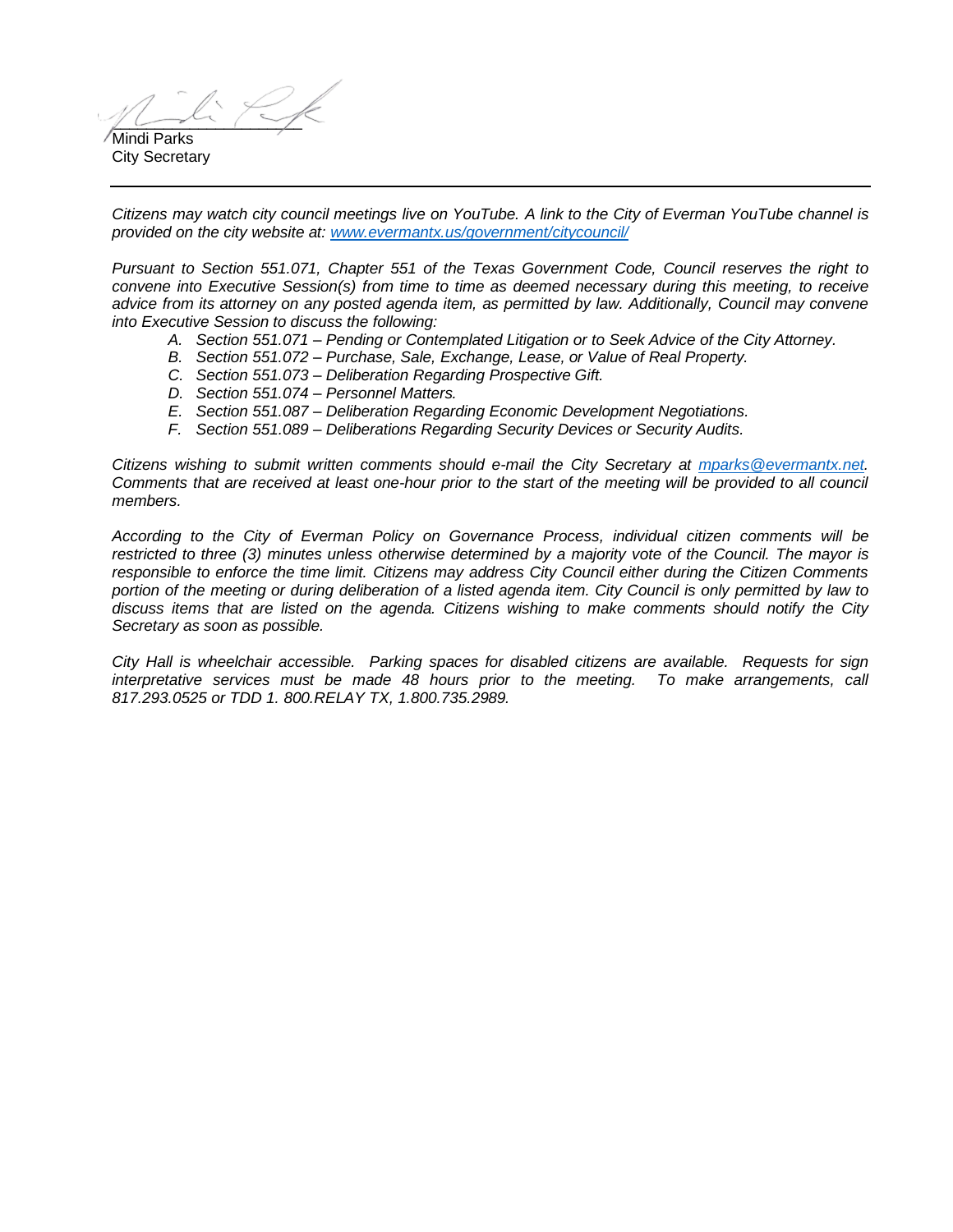

#### **EVERMAN CITY COUNCIL WORK SESSION MEETING MINUTES Tuesday, October 5, 2021 At 6:30pm.**

There will be a Work Session Meeting held by the Everman City Council on Tuesday, October 5, 2021 at 6:30pm, at 212 North Race Street with the following agenda:

| $\star$ | Mayor                   |
|---------|-------------------------|
| *       | Council Member, Place 1 |
| $\star$ | Council Member, Place 2 |
| $\star$ | Council Member, Place 3 |
| *       | Mayor Pro-Tem           |
| *       | Council Member, Place 5 |
| $\star$ | Council Member, Place 6 |
|         |                         |
| *       | <b>City Secretary</b>   |
| *       | <b>City Manager</b>     |
| *       | <b>Finance Director</b> |
| *       | <b>Fire Chief</b>       |
|         |                         |

#### **1. Meeting called to order.**

Mayor Richardson called meeting to order at 6:30pm.

#### **2. Discussion Items:**

1. Proposals for Splash Pad & Park Improvements- 22005

As requested by the City Council, City Staff has been pursuing related to Splash Pad and Park area. Craig has attached to this agenda the quote and supporting documentation that the Craig would like to review with Council. Craig stated this was discussed with the Budget Workshop. The company that Craig reached out to for a quote and this is a very big company and well known and several other municipalities use. They have warranty work and on staff Engineers and well involved with building Splash Pads. The representative came out and looked at our Splash Pad. He did tell us that the Splash Pad that is currently there and said that it was not built to code or standards and would require a complete demolishing as it is. The biggest problem with this Splash Pad is that it is Subgrade and a Splash Pad should be Above grade. Subgrade is when the ground around it is higher than the Splash Pad itself and so when it rains everything flows into the Splash Pad and by code and standards it should be above grade. He did provide a quote and it did come in well over a half of a million dollars for a complete renovation of the Splash Pad. This does not include State fees and the demolition of the Splash Pad. The representative did explain to Craig he is not the cheapest in the business but, he does guarantee his work and they been in business for a long time and does the job right. Craig stated that this is an accurate number that they should be considering if the city looks to pursue to replace that splash pad. Craig stated that a couple of different concepts and ideas were brought up while they were at the park. They looked at the playground equipment at Pittman Park and a lot of that equipment is broken. The company who did these park renovations is no longer in business, so no warrantee and no way to have them replaced. He also stated that we had no foundation out at the playground equipment underneath it and that is an issue and would need to be addressed as soon as possible. He did submit some quotes and recommendations for the playground which would include replacing all of it with exception of the rock wall, and slide with swings that we have and is in good shape. That quote came in at \$62,000. Craig stated that the city has no funds for this in the budget and he is going to look into other types of grant funding for this but wanted council to be aware of this information and how much it is and keep this in mind as we move forward. Mayor stated that we may need to piece out the Splash Pad equipment and sell the parts and Craig stated that is not a bad idea but the staff is over loaded and this would need to just stay as is until we figure out what to do with it. Council had no more questions or comments on this item.

2. Tarrant County Request for Proposals (RFP) for CDBG-CV Available Funding – 22004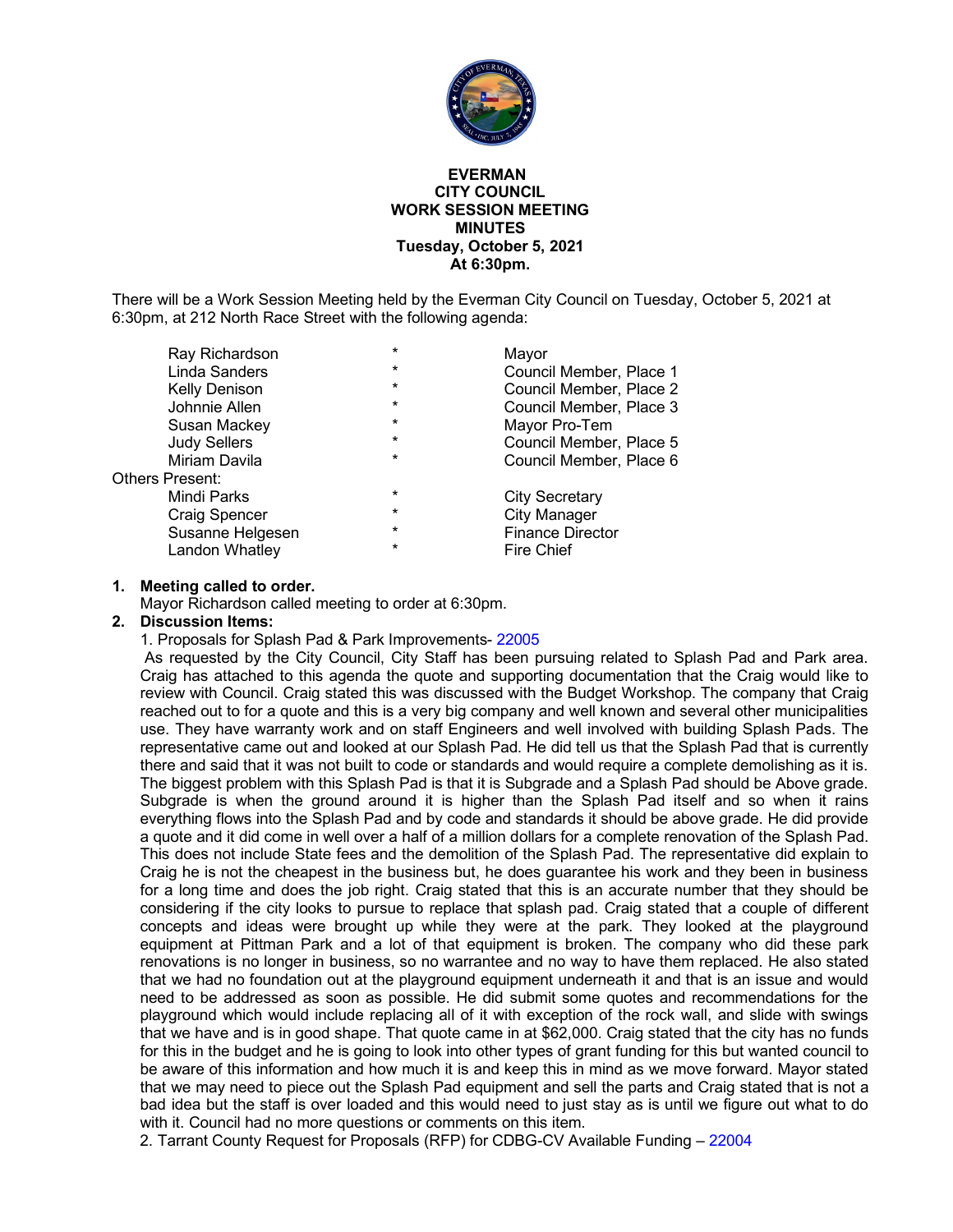Craig explained that Tarrant County still has Corona Relieve Funds left over and is wanting to utilize these funds. Craig had a few ideas for these funds he wanted to bring before council and get their input and guidance on. We can only submit one application, so only one RFP, no multiple projects only one. We could either focus on Public Facilities/Public Infrastructure or Public Services. Whatever we choose it must be related to Covid-19. This is different from the ARPA Funds. This is Cares Act Funds. Council Member Allen asked what Public Services were? Craig stated the examples they gave were youth, seniors, or substance abuse and so on. Most of that is directed with Public Health and vaccine programs and food distribution programs and those sorts of things and there is an abundance of this at the county already. Craig stated he would like to focus on infrastructure and example is the park playground equipment and we would have to tie that in with Covid-19 and that is easy being that it would be and fall under an inclusive playground and that means serving the young, old, disabled, and handicap and all needs of the community. We are in a qualified census track to get the use of these funds. Council is all in consensus to apply for the Public Facilities for the Park upgrade since there are things that need to be addressed now and being that so much needs to be replaced. Craig did state that there is a minimum of \$75,000 and max to apply for is \$250,000. Craig would like to get a quote that is similar to the Johnson Park set up and have a Park Project for these funds. Mayor asked if two different parks could be in the same proposal and he thinks so but will check to make sure. If for some reason that the Park Project can not happen Craig recommends that the library has to have the HVAC replaced and this would be a good alternative project. Council stated that they are all in consensus with going with the Park Project. This will come back before council in November.

#### 3. City of Everman Halloween Festival- 22003

Craig stated that he wanted council's guidance on this event. He would like to recommend having this event at Johnson Park. The plan was to block off the North half of the west side of the parking lot. This will allow vendors to set up on both sides of the parking lot. North side will be for Parking and South side of parking lot will be for vendors and over flow parking on the East side as well. Concern of council is parking but this is a bigger parking area than Pittman Park. Mayor mentioned they could also park at the school and the Church of Christ. Council is in consensus to hold this event on October  $30<sup>th</sup>$  starting at 6pm and ending at 9pm.

#### 4. Everman Events Board- 22001

Craig stated that the President of the Events Board has stepped down and there has been several communication issues. They have the same Open Meeting requirements as city council. They have to have minutes, agendas posted, action items and this still has to come before council. Craig wanted to discuss with council and get their feedback on dissolving the Events Board as it stands and instead let's run a Volunteer Organization within the city where these volunteers can come together and support these events that we put on in the city. They would not have to follow all the Open Meetings guidelines or post agendas or have minutes and everything would just go through council. Craig stated this would help us get enough participation to help run these events. Council is all in consensus with Craig moving forward with his plan to abolish the Events Board and create the Volunteer Organization. Craig will have a policy drawn up for the Volunteer Organization. This would require background checks and require a certain number of hours to stay a volunteer. This will go on the agenda for next month.

5. Training, Reimbursement and Council Governance Policy- 22002

Council Member Allen just wanted some clarification on training and that council can attend training and certain events. Mayor stated that as long as the money is there and you follow the guidelines of the policy there is no reason why anyone could not go. Johnnie stated that there was no money in EDC for training or allocated for that. Mayor stated that is correct. Johnnie stated that she wants to go to an EDC training in November. Mayor stated that she can ask council to use council funds to attend that training since EDC does not have it in the budget. Craig stated that any board training really should come out of council budget. Susanne added that there is \$3600 in the council budget for training. That would equal divided by seven approximately \$515 a person from council only to use for the year. Mayor stated that this really needs to be addressed in the next budget since that is a very low amount and being that it is for all board members even not on council. Craig added that once the Civic Center is complete, he would like to start hosting trainings and this would be local for our staff, council, and board members and would cut that cost for our budget and turn it into revenue for our budget by hosting the trainings. The Civic Center would be big enough for that just not a Conference. Johnnie is currently at TML. The EDC training is in November. Mayor stated that with TML training and EDC training most the money is already gone with one person going. Mayor asked Johnnie what she is looking to get from council. Johnnie stated that the registration for the EDC training is about \$295 and then 2 nights stay in the Hotel. Council Member Davila stated that she would not mind giving her funds to Johnnie to go to the EDC training since she will not be able to go. Council Member Mackey stated also that we just need to keep the budget in mind and we are only in the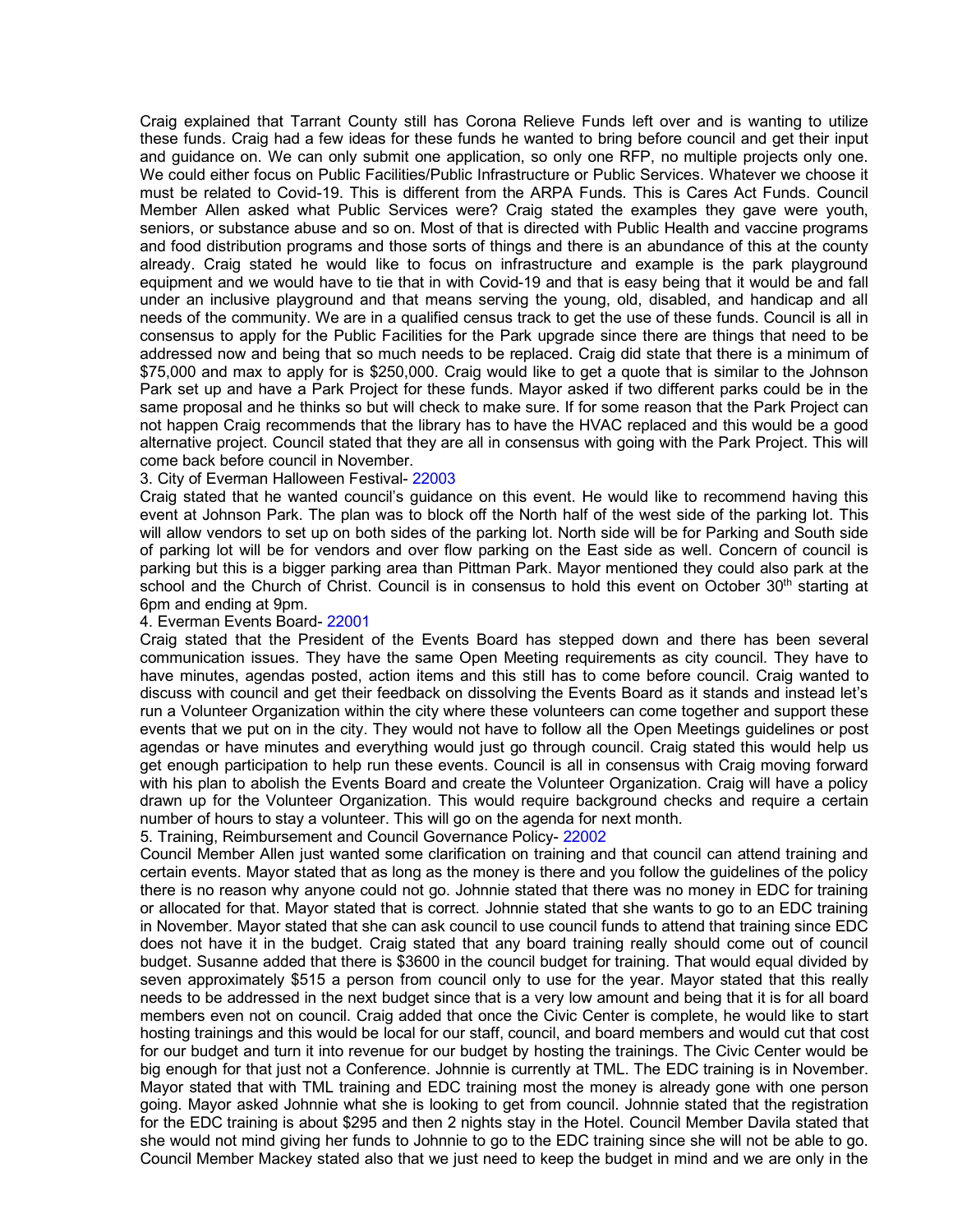first couple of weeks of the new Fiscal Year and we don't want to spend up all the money in the training budget. Allen would just also like to add going forward she would like to request a higher budget for that line-item to have enough to attend these trainings every year. No action on this at the next meeting.

6. Allocation of \$1,500.00 from Court Technology Fund towards the purchase of a new computer for the Municipal Court- 22007

Craig stated that LT Systems is the court software and recently got bought out by Open Gov. and they changed the software requirements on us and we received notice of this last week. Craig stated that Doug our IT has given him an estimate on the new computer that would be required with this upgrade of software cam in at \$1400 and some change. This is a court computer so we can utilize the court Technology Funds for this purchase. This does not affect General Fund; we just need council action for this item. Craig stated that there is currently \$24,000 in that account. Also, Craig stated that this will not require any training or new license fees this is just an upgrade to the software. Craig did also state that this is the only quote he got from our contract IT person Doug Keys. Council Member Mackey asked how the Court Technology fund got so high in the balance? Craig explained that when a citation is paid for that there is a certain percentage from that citation that goes to that fund. These are restricted funds and can only be used on certain things for court and or Police Department. It has been many years since we have utilized that fund and keeping that safety net is not a bad thing. Allen asked if any other upgrades are needed? Craig stated not at this time. This will be on the next meeting for approval and also a Budget amendment for that fund. Council is in agreeance to move forward with this purchase.

7. Resolution #2021-10-01- Resolution of the City Council of The City of Everman, Texas assuming all responsibility for the upkeep and safety of military combat material donated by the United States Army Donations Program- 22006

Craig stated that this is in response to the research in trying to get a display piece of Military equipment for the Memorial Park. This is the Army Donations Program that many other Municipalities have utilized. Michael Nicoletti reached out to them and found their requirements to be able to get a piece of military equipment for Memorial Park to put on display. One of the requirements is that the council adopt this resolution as its worded to be able to get that award. The only thing financially that we would be responsible for is the maintenance and upkeep of it once it is here and any installation to get it here. We will not know those answers until we know what kind of equipment we will be getting. This is the first step on getting this equipment. Mayor stated that they will pick it up if we do not take care of the upkeep, they have already done that to a museum. Susan asked how this will be paid for? Craig stated that we will know as we go and will have to rely on donors and things like that. We will address that as it comes since there is nothing allocated in the budget for that. Craig stated that we will watch it very close and put it on the insurance with the city. Council is in consensus to move forward with approving the resolution at the next meeting.

#### **3. City Manager's Report- Craig Spencer**

Craig met with the President of the Sport Association talking about the football field and baseball field and goals here and there and have asked them about league sponsorship and his response to that was it is the volunteering and support within the organization to take charge of that and move that forward. Craig stated that is a big funding opportunity that he believes they are missing out on and with that he thinks the city should address that from our side and look at the potential there and revenue potential with all spaces being utilized is about \$250,000 to \$500,000 annually if we can get that sponsorship and that would roll right back into the parks. This is a city venture after talking to him and we need to start exploring that. Also, the Arrango family will be traveling to Washington DC, and will be leaving here on Tuesday. A transportation bus transporting the family and escorted by our Police Department from here to DFW Airport. Two officers will be traveling with them to DC. This is for National Police Week, next week and the unveiling of Alex's memorial. They come back on the 17<sup>th</sup> and Craig is looking at doing some kind of event or gathering for his one-year anniversary on the 22<sup>nd</sup>. Craig stated that the Memorial Park is coming along and the monuments should be set next week. The Brick order form is on the website for Memorial Park. All those funds raised by the Bricks will be put back into Memorial Park. Johnnie asked if the purchasing of the Bricks is for Police and Military and is that how it works? Craig stated that it is not restricted to just that but they strongly encourage Military and first responders but if a person contributes to the community, then we are not opposed to that. You fill out the order form and send it to Nicoletti so that he can order the brick.

#### **4. Mayor's Report- Ray Richardson**

Mayor stated that at the Mayor's Council last night, Tarrant County is going out for a Bond Election and early voting starts October 18-29<sup>th</sup>. Election day is November 2<sup>nd</sup>. Mayor stated that Tarrant County is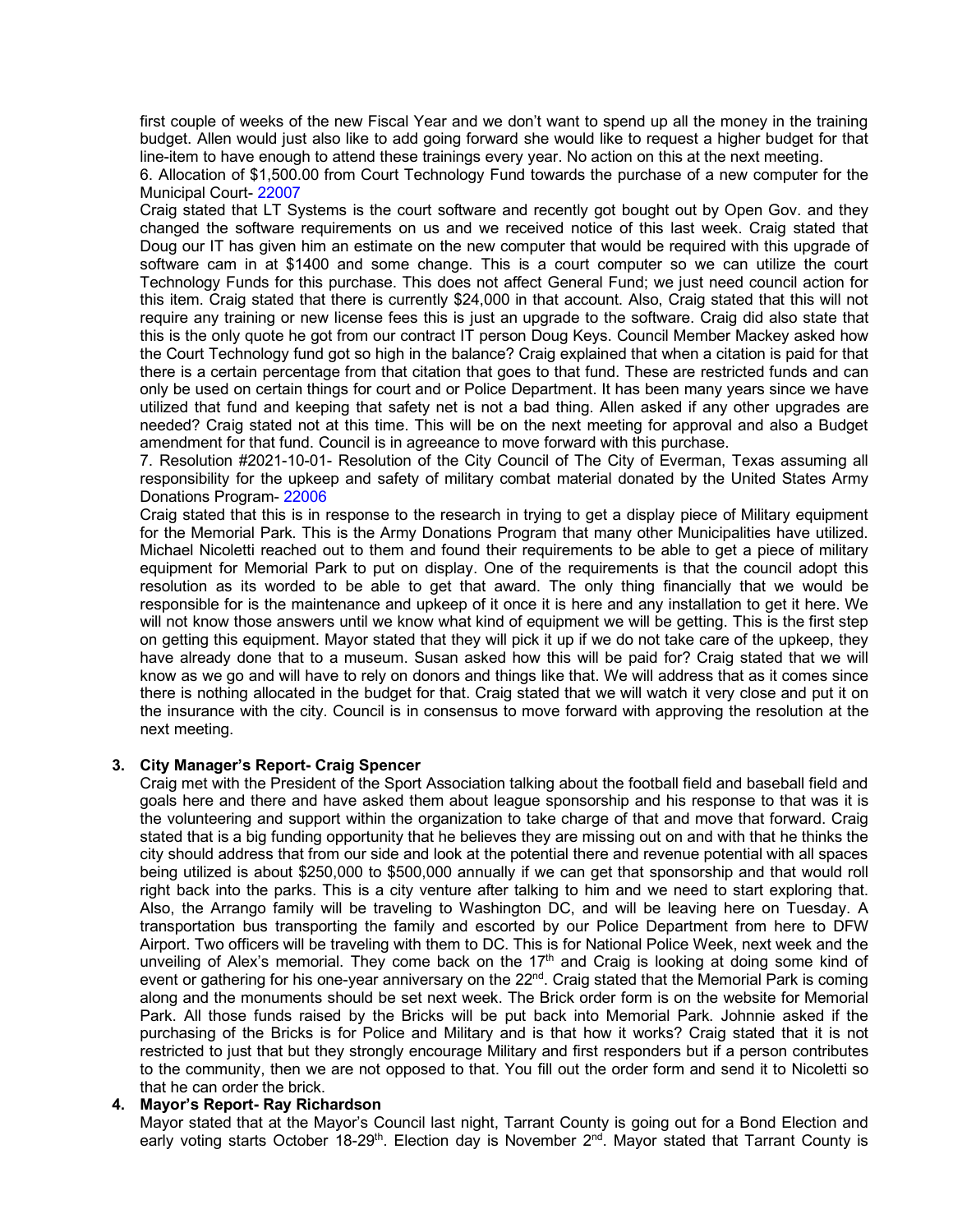doing a holiday grease round-up on November 22 through January  $10<sup>th</sup>$ . This is the collecting and recycling of old grease and Mayor will send the link to everyone.

**5. Adjourn.**

Mayor Richardson adjourned meeting at 7:19pm.

\_\_\_\_\_\_\_\_\_\_\_\_\_\_\_\_\_\_\_\_\_\_ Mindi Parks City Secretary

*Citizens may watch city council meetings live on YouTube. A link to the City of Everman YouTube channel is provided on the city website at: [www.evermantx.us/government/citycouncil/](http://www.evermantx.us/government/citycouncil/)*

*Pursuant to Section 551.071, Chapter 551 of the Texas Government Code, Council reserves the right to convene into Executive Session(s) from time to time as deemed necessary during this meeting, to receive advice from its attorney on any posted agenda item, as permitted by law. Additionally, Council may convene into Executive Session to discuss the following:*

- *A. Section 551.071 – Pending or Contemplated Litigation or to Seek Advice of the City Attorney.*
- *B. Section 551.072 – Purchase, Sale, Exchange, Lease, or Value of Real Property.*
- *C. Section 551.073 – Deliberation Regarding Prospective Gift.*
- *D. Section 551.074 – Personnel Matters.*
- *E. Section 551.087 – Deliberation Regarding Economic Development Negotiations.*
- *F. Section 551.089 – Deliberations Regarding Security Devices or Security Audits.*

*Citizens wishing to submit written comments should e-mail the City Secretary at [mparks@evermantx.net.](mailto:mparks@evermantx.net) Comments that are received at least one-hour prior to the start of the meeting will be provided to all council members.* 

*According to the City of Everman Policy on Governance Process, individual citizen comments will be restricted to three (3) minutes unless otherwise determined by a majority vote of the Council. The Mayor is responsible to enforce the time limit. Citizens may address City Council either during the Citizen Comments portion of the meeting or during deliberation of a listed agenda item. City Council is only permitted by law to discuss items that are listed on the agenda. Citizens wishing to make comments should notify the City Secretary as soon as possible.* 

*City Hall is wheelchair accessible. Parking spaces for disabled citizens are available. Requests for sign interpretative services must be made 48 hours prior to the meeting. To make arrangements, call 817.293.0525 or TDD 1.800.RELAY TX, 1.800.735.2989.*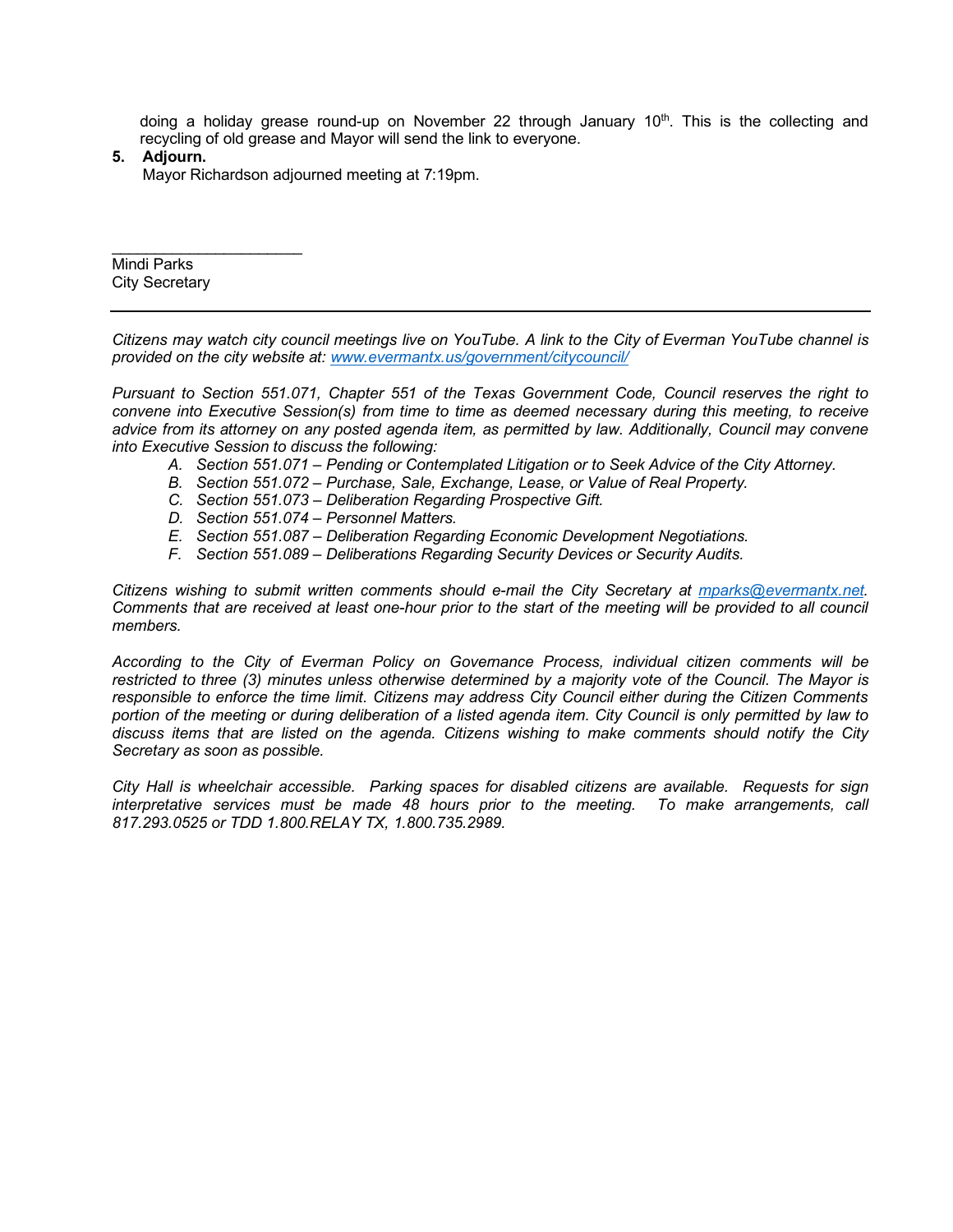

#### **EVERMAN CITY COUNCIL REGULAR MEETING MINUTES Tuesday, October 12, 2021 At 6:30pm.**

There will be a Regular Meeting held by the Everman City Council on Tuesday, October 12, 2021 at 6:30pm, at 212 North Race Street with the following agenda:

| Ray Richardson         | *       | Mayor                   |
|------------------------|---------|-------------------------|
| Linda Sanders          | *       | Council Member, Place 1 |
| Kelly Denison          | *       | Council Member, Place 2 |
| Johnnie Allen          | *       | Council Member, Place 3 |
| Susan Mackey           | *       | Mayor Pro-Tem           |
| <b>Judy Sellers</b>    | $\star$ | Council Member, Place 5 |
| Absent:                |         |                         |
| Miriam Davila          | $\star$ | Council Member, Place 6 |
| Susanne Helgesen       | $\star$ | Director of Finance     |
| <b>Others Present:</b> |         |                         |
| Mindi Parks            | $\star$ | City Secretary          |
| Craig Spencer          | $\star$ | <b>City Manager</b>     |
| Landon Whatley         | *       | <b>Fire Chief</b>       |
| Adam Hill              | $\star$ | City Attorney           |
|                        |         |                         |

#### **1. Meeting called to order.**

- **2. Invocation.**
- **3. Pledge of Allegiance.**

#### **4. Consent Agenda:**

#### **A. Reading of Minutes of the previous meetings:**

- 1. July 20, 2021 Special Meeting/Budget Workshop
- 2. August 10, 2021 Regular Meeting/Budget Workshop
- 3. August 17, 2021 Special/Public Hearing Meeting
- 4. September 7, 2021 Work Session Meeting
- 5. September 14, 2021 Regular Meeting
- 6. September 28, 2021 Special Meeting
- **B. Financial Reports:**
- 1. September 2021

Motion was made by Council Member Denison and seconded by Council Member Sanders to approve the Consent Agenda without the Financials, and with the minutes as shown. **ALL VOTED AYE**

#### **5. Citizen's comments**

#### **We did not have any citizens present or any comments.**

**6. Discussion Items:**

1. City of Everman and City of Fort Worth Mutual Cooperation of Certain Municipal Services Contract-22013

#### **This item was discussed in Executive Session.**

#### **7. New Business:**

Consideration and Possible Action:

1. Approve Contract Renewal between the Tarrant County Emergency Services District #1 and the City of Everman, for continued fire and emergency medical response services within unincorporated areas of Tarrant County, as presented and attached. – 22012

Motion was made by Council Member Denison and seconded by Pro-Tem Mackey to approve Contract Renewal between the Tarrant County Emergency Services District #1 and the City of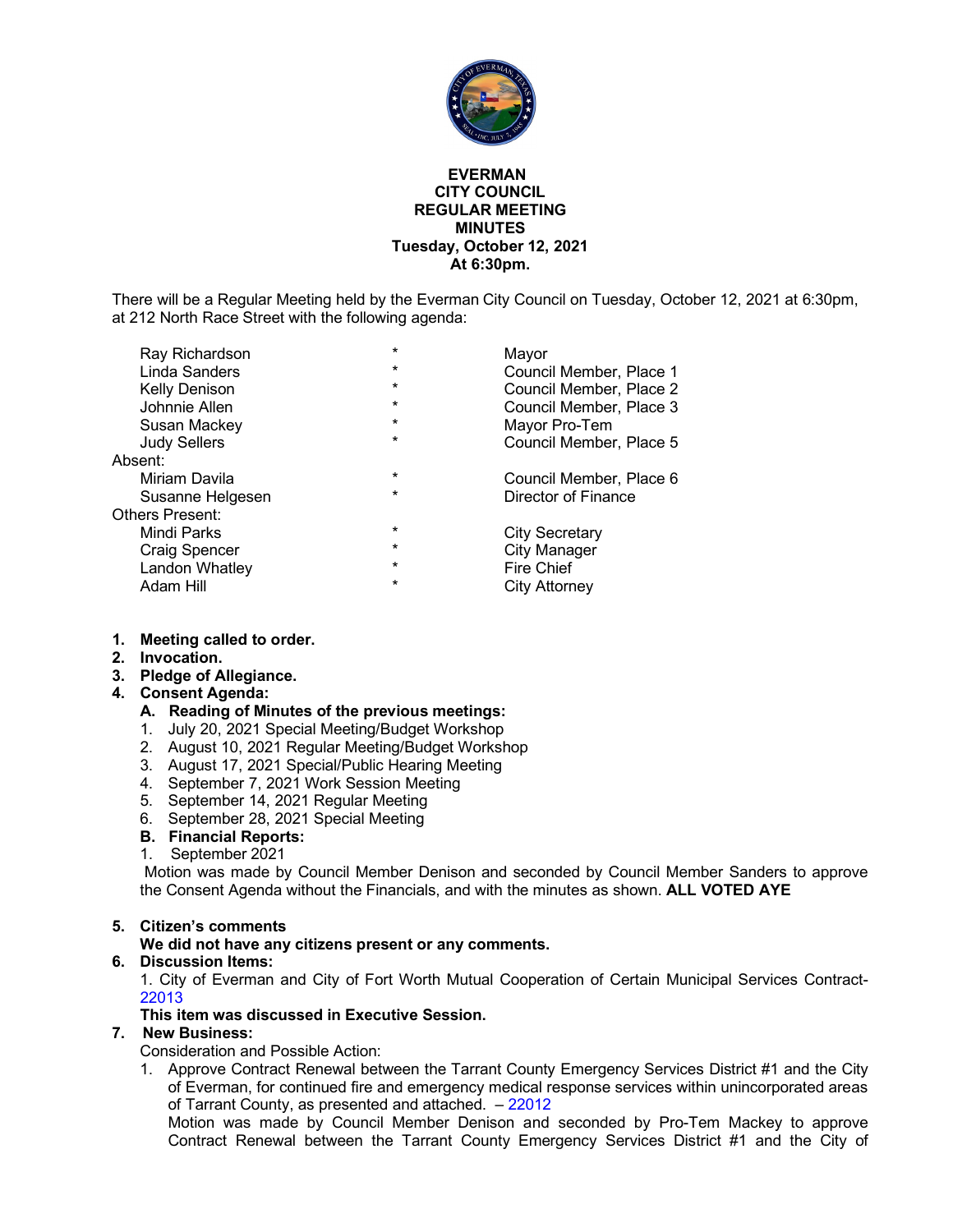Everman, for continued fire and emergency medical response services within unincorporated areas of Tarrant County, as presented and attached. **ALL VOTED AYE**

- 2. Approve Tarrant County Emergency Services District and City of Everman Contract Amendment #1 for FY2021 as presented – 22011 Motion was made by Pro-Tem Mackey and seconded by Council Member Denison to approve Tarrant County Emergency Services District and City of Everman Contract Amendment #1 for FY2021 as presented. **ALL VOTED AYE**
- 3. Approve proposed Halloween Festival to be held in Johnson Park on Saturday, October  $30<sup>th</sup>$  from 6:00pm to 9:00pm and provide a variance for the duration of the event, permitting the sale of food, drinks, crafts and other merchandise as approved by the city staff – 22010 Motion was made by Council Member Denison and seconded by Council Member Sellers to approve proposed Halloween Festival to be held in Johnson Park on Saturday, October 30<sup>th</sup> from 6:00pm to 9:00pm and provide a variance for the duration of the event, permitting the sale of food, drinks, crafts and other merchandise as approved by the city staff. **ALL VOTED AYE**
- 4. Approve Resolution #2021-10-01 a Resolution of the City Council of The City of Everman, Texas assuming all responsibility for the upkeep and safety of Military Combat material donated by the United States Army Donations Program - 22009 Motion was made by Council Member Denison and seconded by Council Member Sellers to approve

Resolution #2021-10-01 a Resolution of the City Council of The City of Everman, Texas assuming all responsibility for the upkeep and safety of Military Combat material donated by the United States Army Donations Program. **ALL VOTED AYE**

5. Approve the allocation of Court Technology funds for the upgrade of the Court Clerk Computer and Courtroom – 22008

Motion was made by Pro-Tem Mackey and seconded by Council Member Denison to approve the allocation of \$5,000 from the Court Technology funds for the replacement upgrade of the Court Clerk Desktop Computer as well as Courtroom technology upgrades to include high-definition camera, monitors and installation. **ALL VOTED AYE**

- 6. Approve potential nominations to the Tarrant County Appraisal District Board of Directors- 22014 Motion was made by Council Member Denison and seconded by Council Member Sellers to approve potential nominations to the Tarrant County Appraisal District Board of Directors, Rocky Gilley and Gary Losada. **ALL VOTED AYE**
- **8. Executive Session**

#### **Opened at 6:54pm and closed at 7:14pm. NO ACTION TAKEN**

#### 9. **City Managers Report- Craig Spencer**

Craig informed council that he received the bids today for the PD storage tank project that we have going on and the low bid came in at \$408,000 which is \$60,000 under what we budgeted for this project. It has not been certified or verified yet. Once the City Engineer reviews all that it will come before council for approval. Also, Craig will be out having surgery starting tomorrow but will be available by telephone and email. City Secretary Mindi Parks will be stepping in as City Manager in my absence.

#### 10. **Mayor's Report: Mayor Ray Richardson**

Mayor stated that him, Craig and Gilbert had a meeting yesterday with representatives from Texas Department of Emergency Management and from County. They were going to just pay for the Flood Study instead of the Grant and now they will be pursuing the Grant and that meeting was the first step to that process. This will take about six to nine months. Mayor will have a booth for Halloween Event so council can donate or volunteer to help.

#### 11. **Adjourn.**

Mayor adjourned the meeting at 7:19pm.

 $\overline{\phantom{a}}$  , which is a set of the set of the set of the set of the set of the set of the set of the set of the set of the set of the set of the set of the set of the set of the set of the set of the set of the set of th Mindi Parks City Secretary

*Citizens may watch city council meetings live on YouTube. A link to the City of Everman YouTube channel is provided on the city website at: [www.evermantx.us/government/citycouncil/](http://www.evermantx.us/government/citycouncil/)*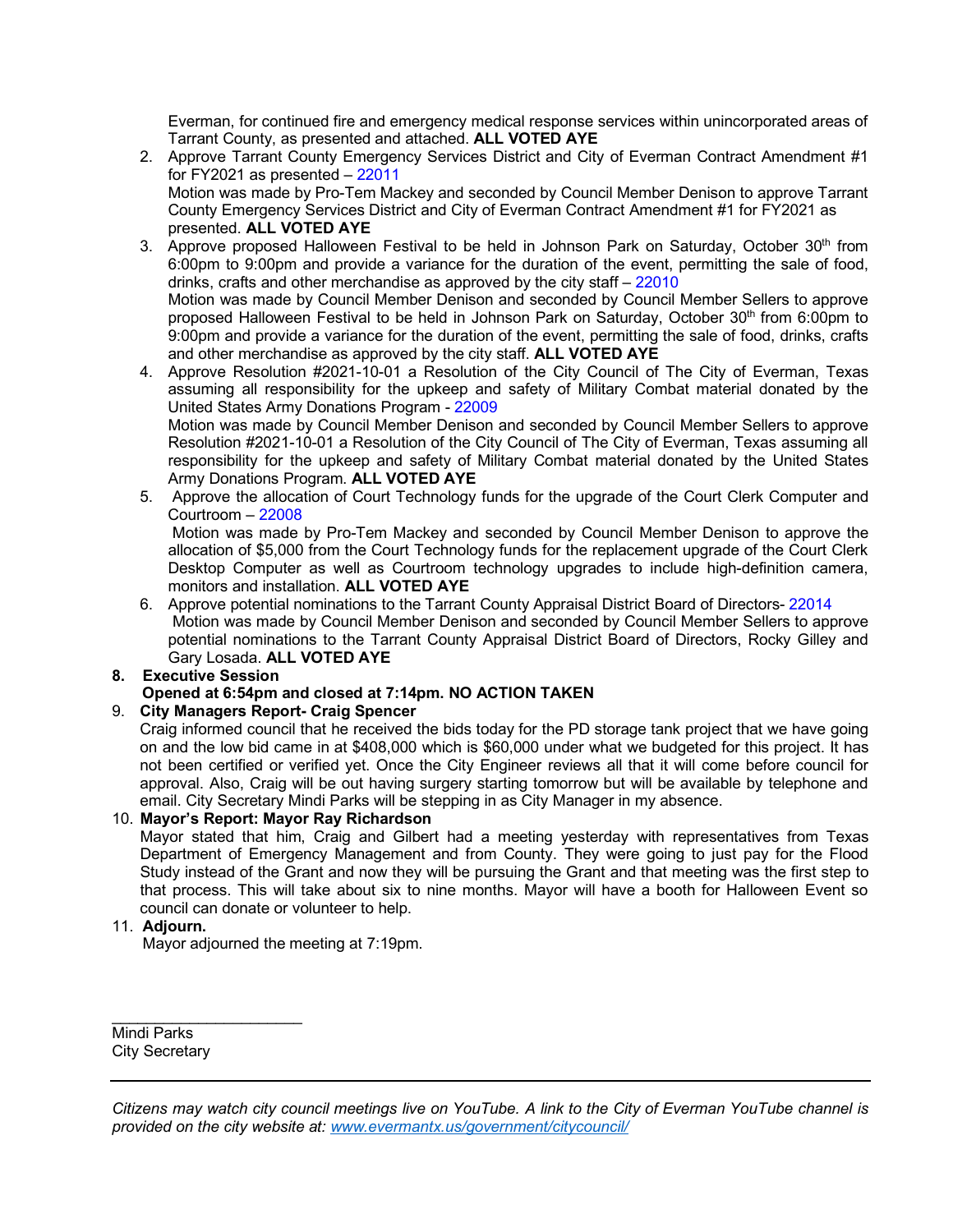*Pursuant to Section 551.071, Chapter 551 of the Texas Government Code, Council reserves the right to convene into Executive Session(s) from time to time as deemed necessary during this meeting, to receive advice from its attorney on any posted agenda item, as permitted by law. Additionally, Council may convene into Executive Session to discuss the following:*

- *A. Section 551.071 – Pending or Contemplated Litigation or to Seek Advice of the City Attorney.*
- *B. Section 551.072 – Purchase, Sale, Exchange, Lease, or Value of Real Property.*
- *C. Section 551.073 – Deliberation Regarding Prospective Gift.*
- *D. Section 551.074 – Personnel Matters.*
- *E. Section 551.087 – Deliberation Regarding Economic Development Negotiations.*
- *F. Section 551.089 – Deliberations Regarding Security Devices or Security Audits.*

*Citizens wishing to submit written comments should e-mail the City Secretary at [mparks@evermantx.net.](mailto:mparks@evermantx.net) Comments that are received at least one-hour prior to the start of the meeting will be provided to all council members.* 

*According to the City of Everman Policy on Governance Process, individual citizen comments will be restricted to three (3) minutes unless otherwise determined by a majority vote of the Council. The mayor is responsible to enforce the time limit. Citizens may address City Council either during the Citizen Comments portion of the meeting or during deliberation of a listed agenda item. City Council is only permitted by law to discuss items that are listed on the agenda. Citizens wishing to make comments should notify the City Secretary as soon as possible.* 

*City Hall is wheelchair accessible. Parking spaces for disabled citizens are available. Requests for sign interpretative services must be made 48 hours prior to the meeting. To make arrangements, call 817.293.0525 or TDD 1. 800.RELAY TX, 1.800.735.2989.*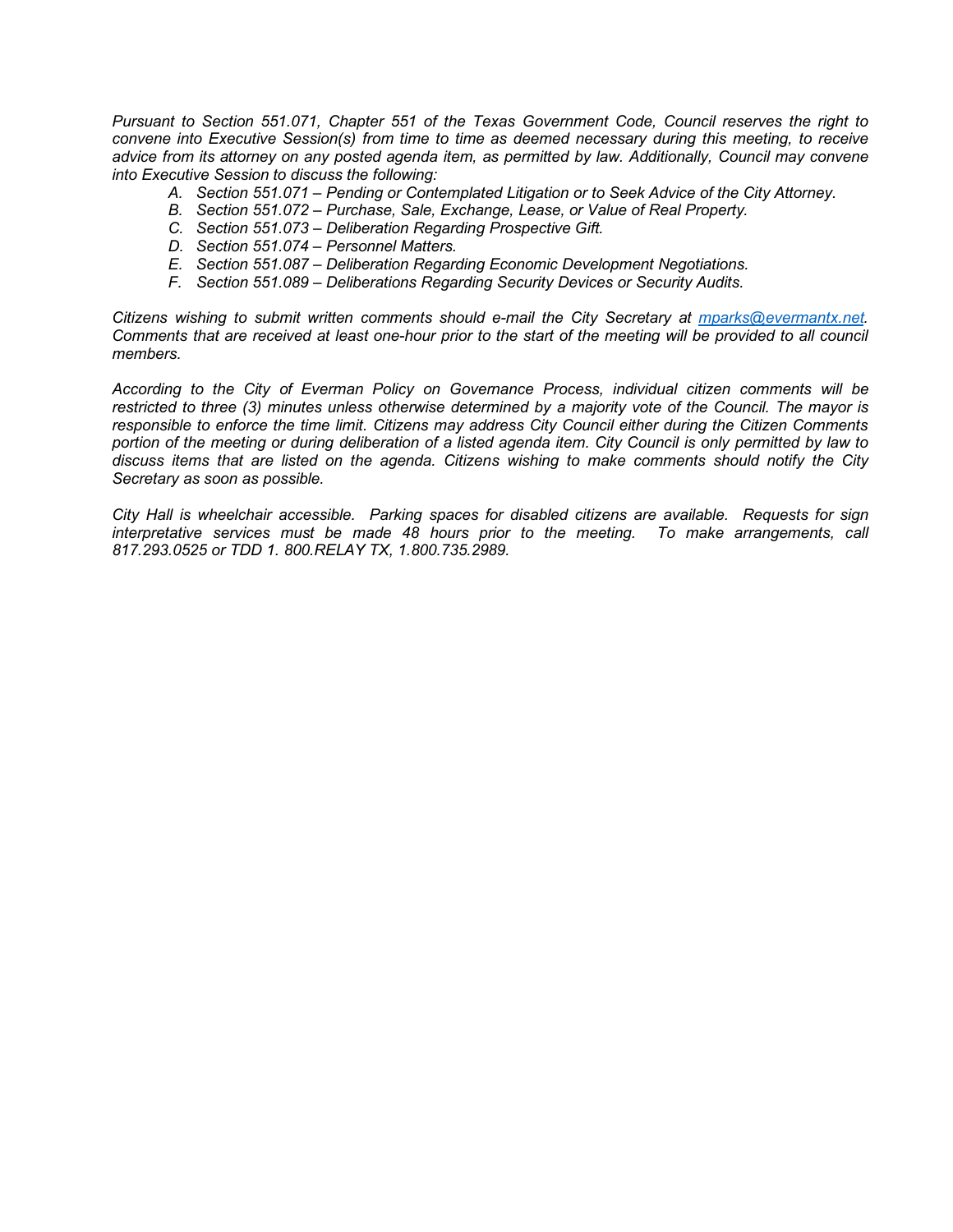

#### **EVERMAN CITY COUNCIL SPECIAL MEETING MINUTES Tuesday, October 19, 2021 At 6:30pm.**

There will be a Special Meeting held by the Everman City Council on Tuesday, October 19, 2021 at 6:30pm, at 212 North Race Street with the following agenda:

| Ray Richardson       | $\star$ | Mayor                   |
|----------------------|---------|-------------------------|
| Linda Sanders        | $\star$ | Council Member, Place 1 |
| Kelly Denison        | $\star$ | Council Member, Place 2 |
| Johnnie Allen        | $\star$ | Council Member, Place 3 |
| Susan Mackey         | $\star$ | Mayor Pro-Tem           |
| <b>Judy Sellers</b>  | $\star$ | Council Member, Place 5 |
| Miriam Davila        | $\star$ | Council Member, Place 6 |
| Others:              |         |                         |
| Mindi Parks          |         | <b>City Secretary</b>   |
| <b>Craig Spencer</b> | $\star$ | <b>City Manager</b>     |
| <b>Greg Saunders</b> | $\star$ | <b>City Engineer</b>    |
|                      |         |                         |

#### **1. Meeting called to order.**

Mayor Richardson called the meeting to order at 6:34pm.

#### **2. New Business:**

Consideration and Possible Action:

1. Approve Work Authorization Agreement between the City of Everman and Trinity Consultants, Inc, for the purpose of researching, developing and creating an AWIA Emergency Response Plan (ERP) – Referred to as Proposal #P214405.0067, in the amount of \$12,500.00 – 22015

Motion was made by Council Member Denison and seconded by Council Member Sanders to approve Work Authorization Agreement between the City of Everman and Trinity Consultants, Inc, for the purpose of researching, developing and creating an AWIA Emergency Response Plan (ERP) – Referred to as Proposal #P214405.0067, in the amount of \$12,500.00. **Council Member Allen joined by Zoom and could not vote, all council voted Aye.** 

2. Approve Awarding the construction contract for the PD Well Site Ground Storage Tank Improvements to the evaluated low bid provider of Drake Construction for a total base bid amount of \$402,862.00 as recommended by City Engineer, Greg Saunders, P.E. – 22016 Motion was made by Council Member Denison and seconded by Council member Sellers to approve Awarding the construction contract for the PD Well Site Ground Storage Tank Improvements to the evaluated low bid provider of Drake Construction for a total base bid amount of \$402,862.00 as recommended by City Engineer, Greg Saunders, P.E. **Council Member Allen joined by Zoom and could not vote, all council voted Aye.** 

#### **3. Executive Session**

1.

Did not go into Executive Session.

#### **4. Adjourn.**

Mayor Richardson adjourned meeting at 6:52pm.

\_\_\_\_\_\_\_\_\_\_\_\_\_\_\_\_\_\_\_\_\_\_ Mindi Parks City Secretary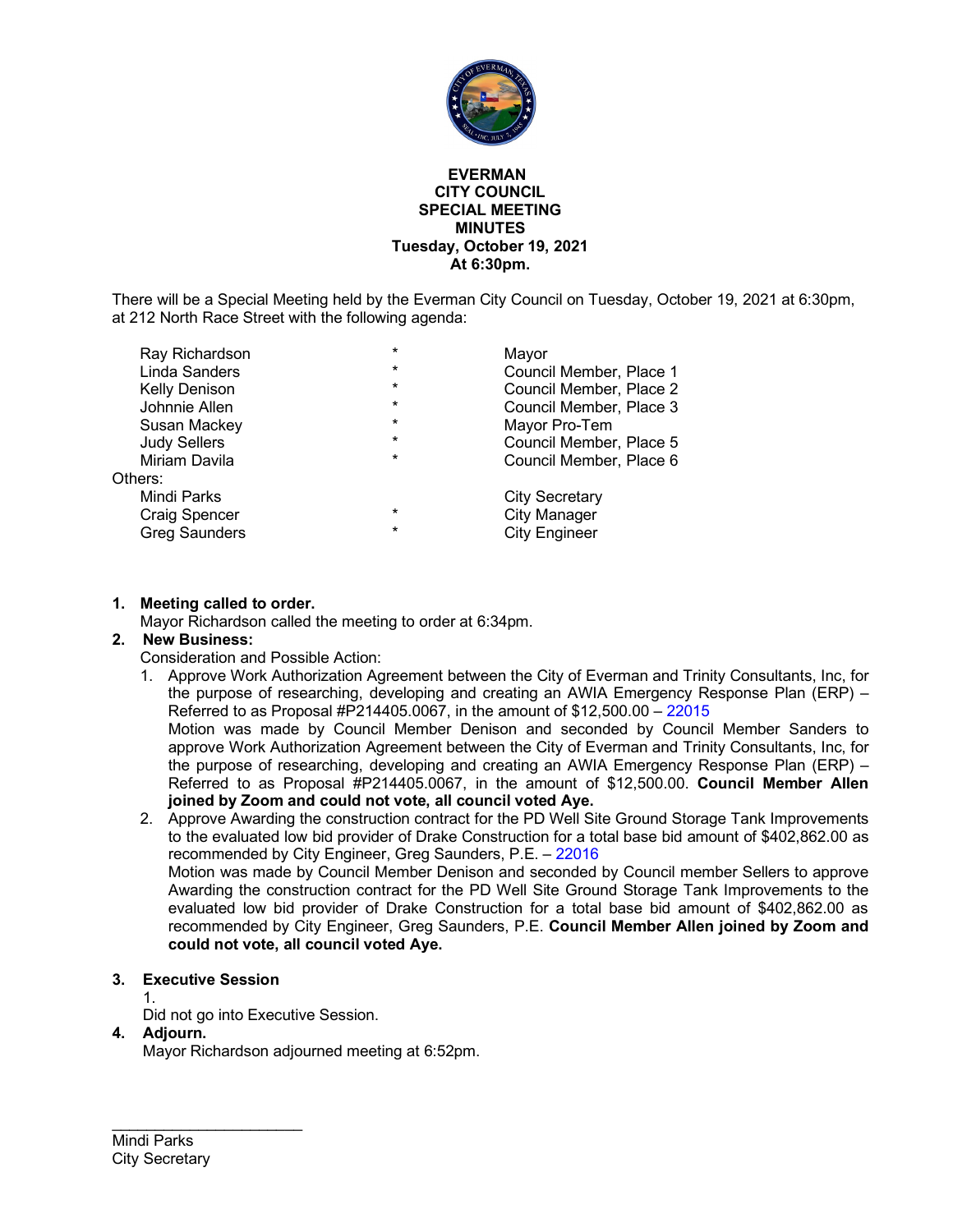*Citizens may watch city council meetings live on YouTube. A link to the City of Everman YouTube channel is provided on the city website at: [www.evermantx.us/government/citycouncil/](http://www.evermantx.us/government/citycouncil/)*

*Pursuant to Section 551.071, Chapter 551 of the Texas Government Code, Council reserves the right to convene into Executive Session(s) from time to time as deemed necessary during this meeting, to receive advice from its attorney on any posted agenda item, as permitted by law. Additionally, Council may convene into Executive Session to discuss the following:*

- *A. Section 551.071 – Pending or Contemplated Litigation or to Seek Advice of the City Attorney.*
- *B. Section 551.072 – Purchase, Sale, Exchange, Lease, or Value of Real Property.*
- *C. Section 551.073 – Deliberation Regarding Prospective Gift.*
- *D. Section 551.074 – Personnel Matters.*
- *E. Section 551.087 – Deliberation Regarding Economic Development Negotiations.*
- *F. Section 551.089 – Deliberations Regarding Security Devices or Security Audits.*

*Citizens wishing to submit written comments should e-mail the City Secretary at [mparks@evermantx.net.](mailto:mparks@evermantx.net) Comments that are received at least one-hour prior to the start of the meeting will be provided to all council members.* 

*According to the City of Everman Policy on Governance Process, individual citizen comments will be restricted to three (3) minutes unless otherwise determined by a majority vote of the Council. The Mayor is responsible to enforce the time limit. Citizens may address City Council either during the Citizen Comments portion of the meeting or during deliberation of a listed agenda item. City Council is only permitted by law to discuss items that are listed on the agenda. Citizens wishing to make comments should notify the City Secretary as soon as possible.* 

*City Hall is wheelchair accessible. Parking spaces for disabled citizens are available. Requests for sign interpretative services must be made 48 hours prior to the meeting. To make arrangements, call 817.293.0525 or TDD 1.800.RELAY TX, 1.800.735.2989.*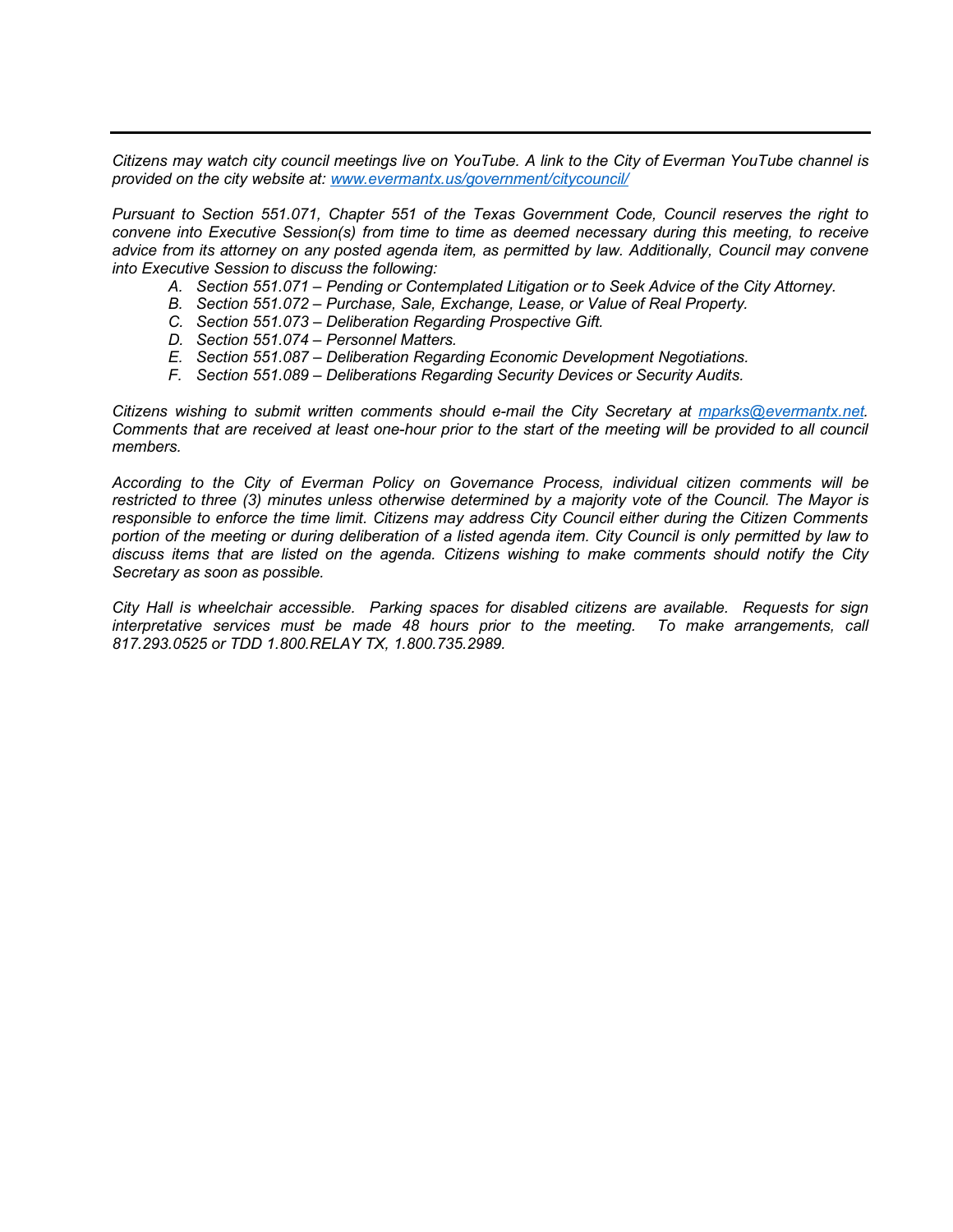# <span id="page-11-0"></span>Police Officer Swearing-In Ceremony

| <b>Submission Date</b>                               | Nov 3, 2021 9:13 AM                 |                                                                         |
|------------------------------------------------------|-------------------------------------|-------------------------------------------------------------------------|
| Agenda Tracking Number                               | 22028                               |                                                                         |
| TYPE:                                                | Presentation                        |                                                                         |
| What date would you like to<br>have this item added: | Nov 9, 2021                         |                                                                         |
| <b>SUBJECT:</b>                                      | Police Officer Swearing-In Ceremony |                                                                         |
| RECOMMENDATION:                                      | No recommendation at this time      |                                                                         |
| <b>DISCUSSION:</b>                                   |                                     | Recruit Police Officers Bo Spurgeon and Jaelyn Brooks will be sworn in. |
| Submitted for City Manager's<br>Office by:           | C. W. Spencer                       |                                                                         |
| <b>Originating Department:</b>                       | <b>Police Department</b>            |                                                                         |
| <b>Originating Department Head:</b>                  | C. W. Spencer                       |                                                                         |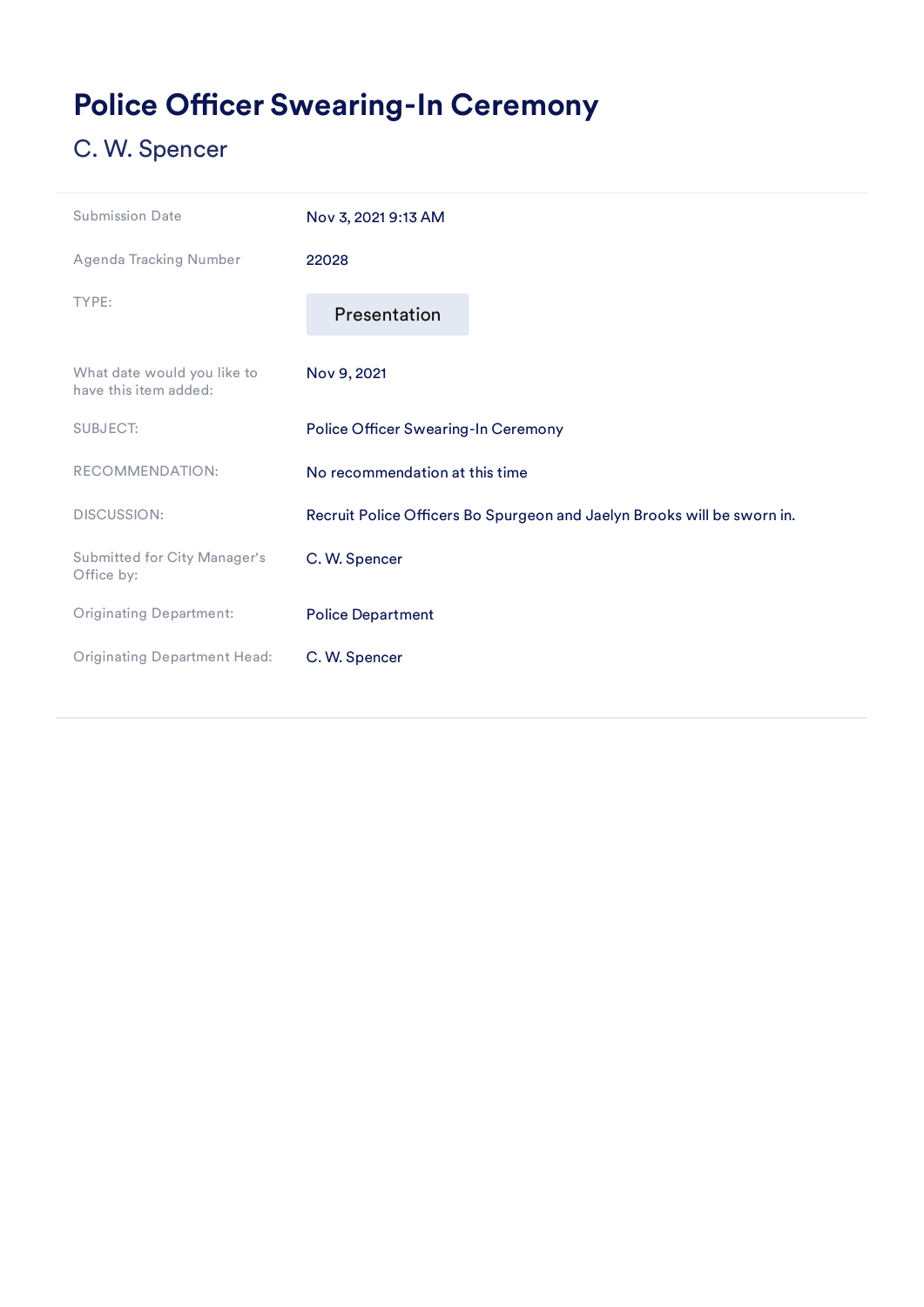## <span id="page-12-0"></span>Presentation by the Texas Coalition for Affordable...

| <b>Submission Date</b>                               | Nov 3, 2021 9:11 AM                                                                                                                               |
|------------------------------------------------------|---------------------------------------------------------------------------------------------------------------------------------------------------|
| Agenda Tracking Number                               | 22027                                                                                                                                             |
| TYPE:                                                | Presentation                                                                                                                                      |
| What date would you like to<br>have this item added: | Nov 9, 2021                                                                                                                                       |
| <b>SUBJECT:</b>                                      | Presentation by the Texas Coalition for Affordable Power (TCAP) - Margaret<br>Somereve; Executive Director                                        |
| RECOMMENDATION:                                      | No recommendation at this time                                                                                                                    |
| <b>DISCUSSION:</b>                                   | Executive Director Margaret Somereve will be presenting a plaque to the City<br>of Everman on behalf of the Texas Coalition for Affordable Power. |
| <b>Submitted for City Manager's</b><br>Office by:    | C. W. Spencer                                                                                                                                     |
| <b>Originating Department:</b>                       | <b>City Manager</b>                                                                                                                               |
| <b>Originating Department Head:</b>                  | C. W. Spencer                                                                                                                                     |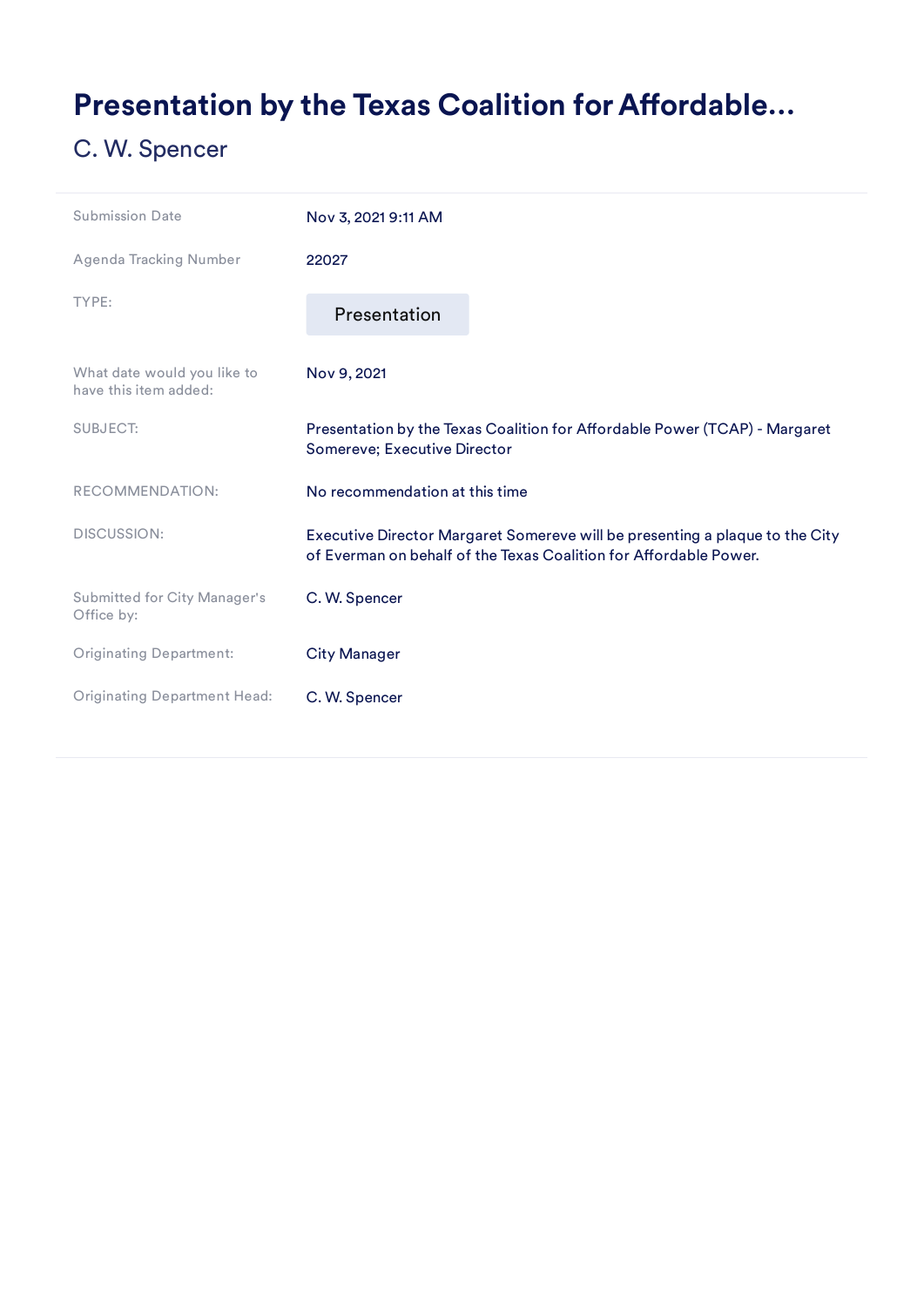# <span id="page-13-0"></span>Approve Sports Field Sponsorship Program and a…

| <b>Submission Date</b>                               | Nov 5, 2021 5:48 PM                                                                                                                                                                                                                                                                                                                                                                                                                                                                                                                           |  |
|------------------------------------------------------|-----------------------------------------------------------------------------------------------------------------------------------------------------------------------------------------------------------------------------------------------------------------------------------------------------------------------------------------------------------------------------------------------------------------------------------------------------------------------------------------------------------------------------------------------|--|
| <b>Agenda Tracking Number</b>                        | 22031                                                                                                                                                                                                                                                                                                                                                                                                                                                                                                                                         |  |
| TYPE:                                                | <b>Consideration and Possible Action</b>                                                                                                                                                                                                                                                                                                                                                                                                                                                                                                      |  |
| What date would you like to<br>have this item added: | Nov 9, 2021                                                                                                                                                                                                                                                                                                                                                                                                                                                                                                                                   |  |
| <b>SUBJECT:</b>                                      | Approve Sports Field Sponsorship Program and authorize the City Manager to<br>develop management policies for the implementation of said program                                                                                                                                                                                                                                                                                                                                                                                              |  |
| RECOMMENDATION:                                      | It is recommended that the Everman City Council approve this item                                                                                                                                                                                                                                                                                                                                                                                                                                                                             |  |
| DISCUSSION:                                          | The City Manager is recommending that the City Council authorize and<br>approve a sport sponsorship program. As a part of this program, city staff<br>would solicit sponsorships from area individuals, businesses and organizations.<br>The cost of sponsorships would vary and those costs would be later<br>incorporated into the City of Everman Fee Schedule, by ordinance. In<br>exchange, the City of Everman would have signs placed identifying each<br>contributor on the Johnson Park Baseball Fields and Anderson Football Field. |  |
|                                                      | The potential revenue from these sponsorship would be up to \$90,000/year.<br>The City Manager would recommend that these funds be utilized for sports<br>complex and park facility improvements.                                                                                                                                                                                                                                                                                                                                             |  |
| Submitted for City Manager's<br>Office by:           | C. W. Spencer                                                                                                                                                                                                                                                                                                                                                                                                                                                                                                                                 |  |
| <b>Originating Department:</b>                       | <b>City Manager</b>                                                                                                                                                                                                                                                                                                                                                                                                                                                                                                                           |  |
| <b>Originating Department Head:</b>                  | C. W. Spencer                                                                                                                                                                                                                                                                                                                                                                                                                                                                                                                                 |  |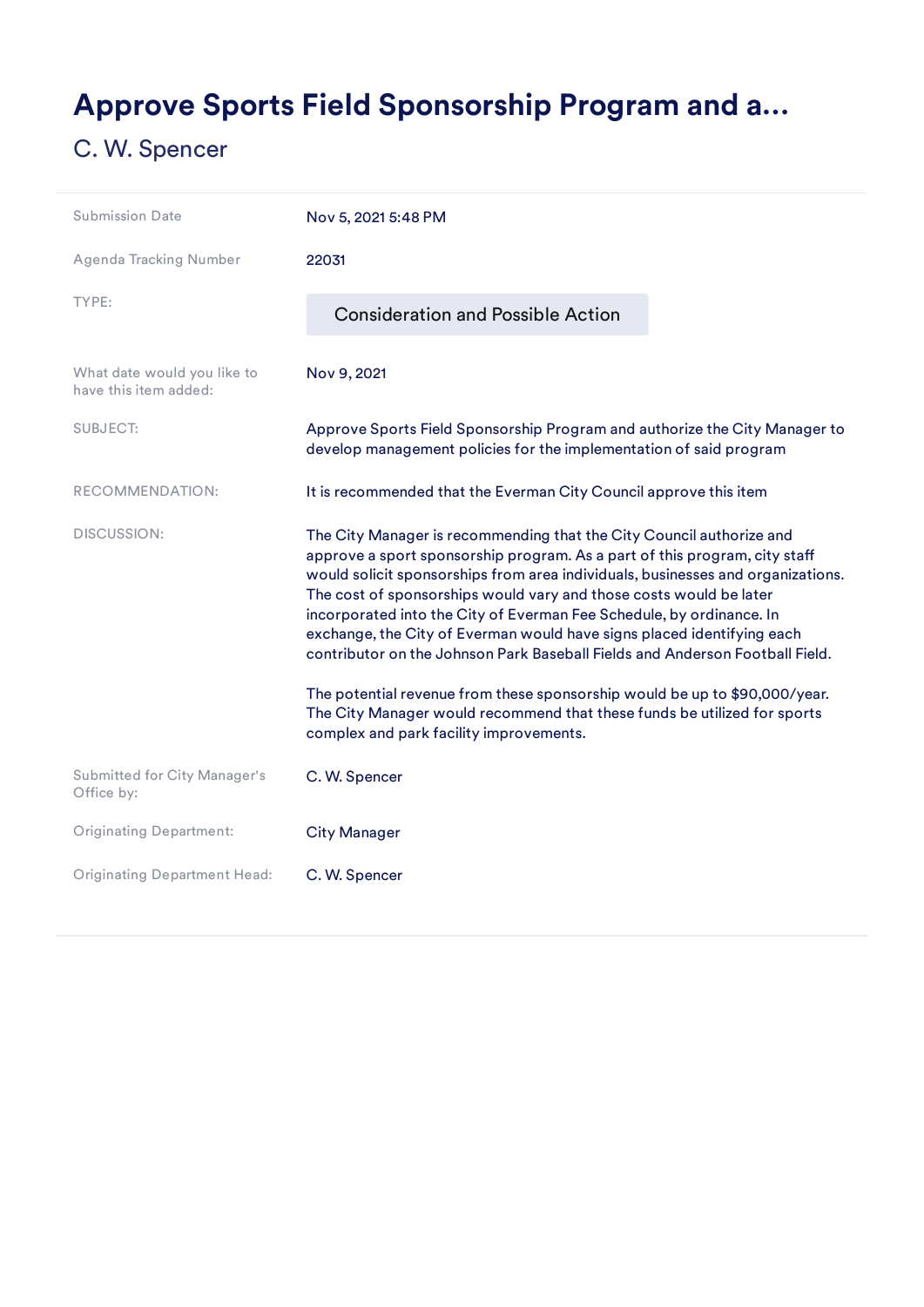## <span id="page-14-0"></span>Approve Budget Amendments as presented by th…

### Susanne Helgesen

| <b>Submission Date</b>                               | Nov 5, 2021 2:37 PM                                                                                |
|------------------------------------------------------|----------------------------------------------------------------------------------------------------|
| Agenda Tracking Number                               | 22030                                                                                              |
| TYPE:                                                | <b>Consideration and Possible Action</b>                                                           |
| What date would you like to<br>have this item added: | Nov 9, 2021                                                                                        |
| <b>SUBJECT:</b>                                      | Approve Budget Amendments as presented by the Everman Finance Director                             |
| RECOMMENDATION:                                      | It is recommended that the City Council approve the budget ammendments                             |
| <b>DISCUSSION:</b>                                   | Finance Director, Susanne Helgesen, will present budget amendment<br>documents during the meeting. |
| Submitted for City Manager's<br>Office by:           | Susanne Helgesen                                                                                   |
| <b>Originating Department:</b>                       | <b>Finance Director</b>                                                                            |
| <b>Originating Department Head:</b>                  | Susanne Helgesen                                                                                   |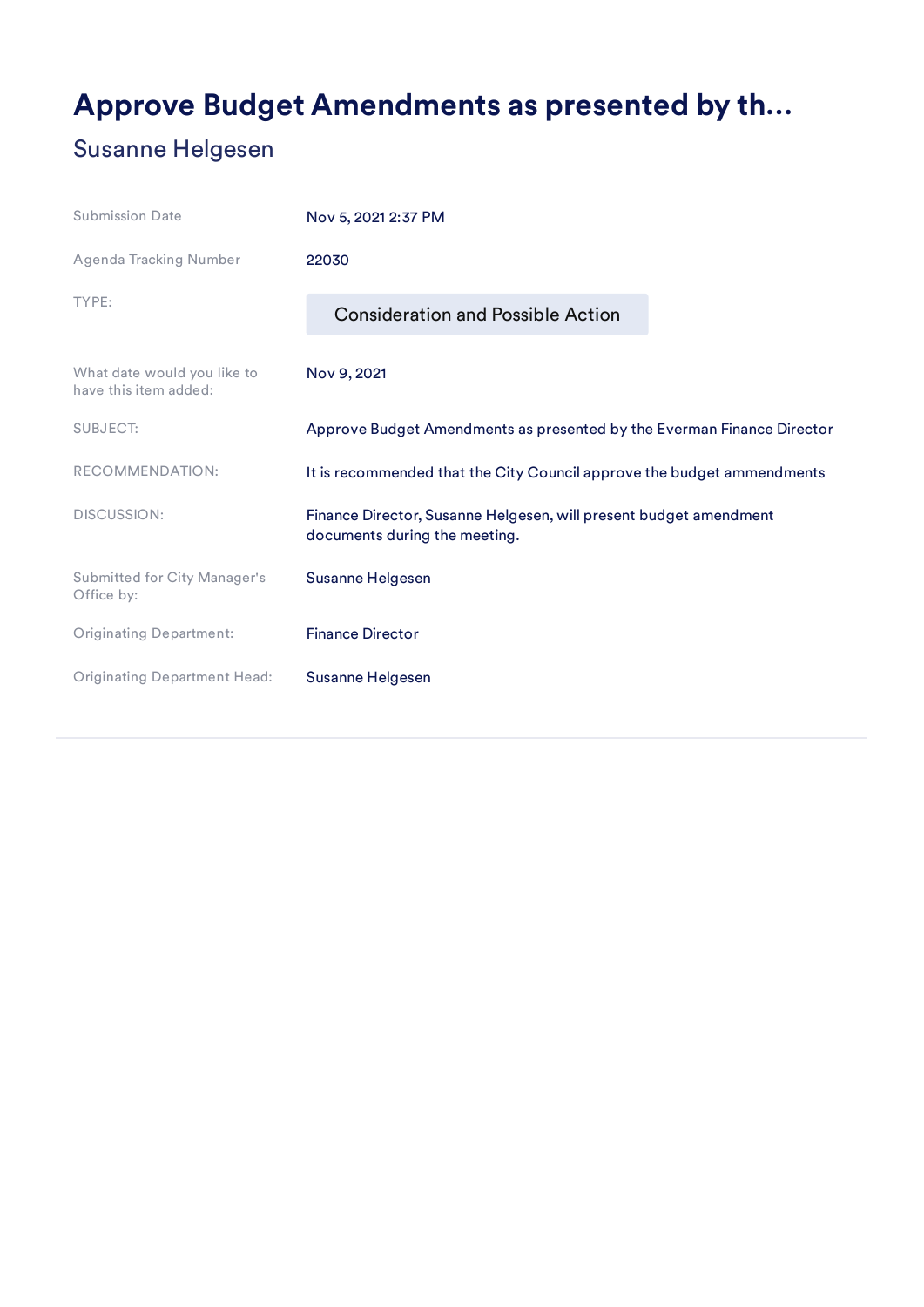## <span id="page-15-0"></span>Approve Resolution #2021-11-01 - A RESOLUTION…

### Alan Wayland

| <b>Submission Date</b>                               | Nov 5, 2021 2:32 PM                                                                                                                                                                                                                                                                                                                                                                |
|------------------------------------------------------|------------------------------------------------------------------------------------------------------------------------------------------------------------------------------------------------------------------------------------------------------------------------------------------------------------------------------------------------------------------------------------|
| <b>Agenda Tracking Number</b>                        | 22029                                                                                                                                                                                                                                                                                                                                                                              |
| TYPE:                                                | <b>Consideration and Possible Action</b>                                                                                                                                                                                                                                                                                                                                           |
| What date would you like to<br>have this item added: | Nov 9, 2021                                                                                                                                                                                                                                                                                                                                                                        |
| <b>SUBJECT:</b>                                      | Approve Resolution #2021-11-01 - A RESOLUTION OF THE CITY COUNCIL OF<br>THE CITY OF EVERMAN, AUTHORIZING PARTICIPATION WITH THE STATE<br>OF TEXAS, THROUGH THE OFFICE OF THE ATTORNEY GENERAL, IN THE<br>GLOBAL OPIOID SETTLEMENT AND APPROVING THE TERM SHEET; AND<br>AUTHORIZING THE CITY MANAGER TO EXECUTE ALL NECESSARY<br>RELATED DOCUMENTS; AND PROVIDING AN EFFECTIVE DATE |
| RECOMMENDATION:                                      | It is recommended that the Everman City Council Approve Resolution# 2021-<br>$11 - 01$                                                                                                                                                                                                                                                                                             |
| <b>DISCUSSION:</b>                                   | Please see the attached communication from the City Attorney's Office                                                                                                                                                                                                                                                                                                              |
| <b>ATTACHMENTS:</b>                                  | <b>Opioid Packet.pdf</b>                                                                                                                                                                                                                                                                                                                                                           |
| <b>Submitted for City Manager's</b><br>Office by:    | Alan Wayland                                                                                                                                                                                                                                                                                                                                                                       |
| <b>Originating Department:</b>                       | <b>City Attorney's Office</b>                                                                                                                                                                                                                                                                                                                                                      |
| <b>Originating Department Head:</b>                  | Alan Bojorquez                                                                                                                                                                                                                                                                                                                                                                     |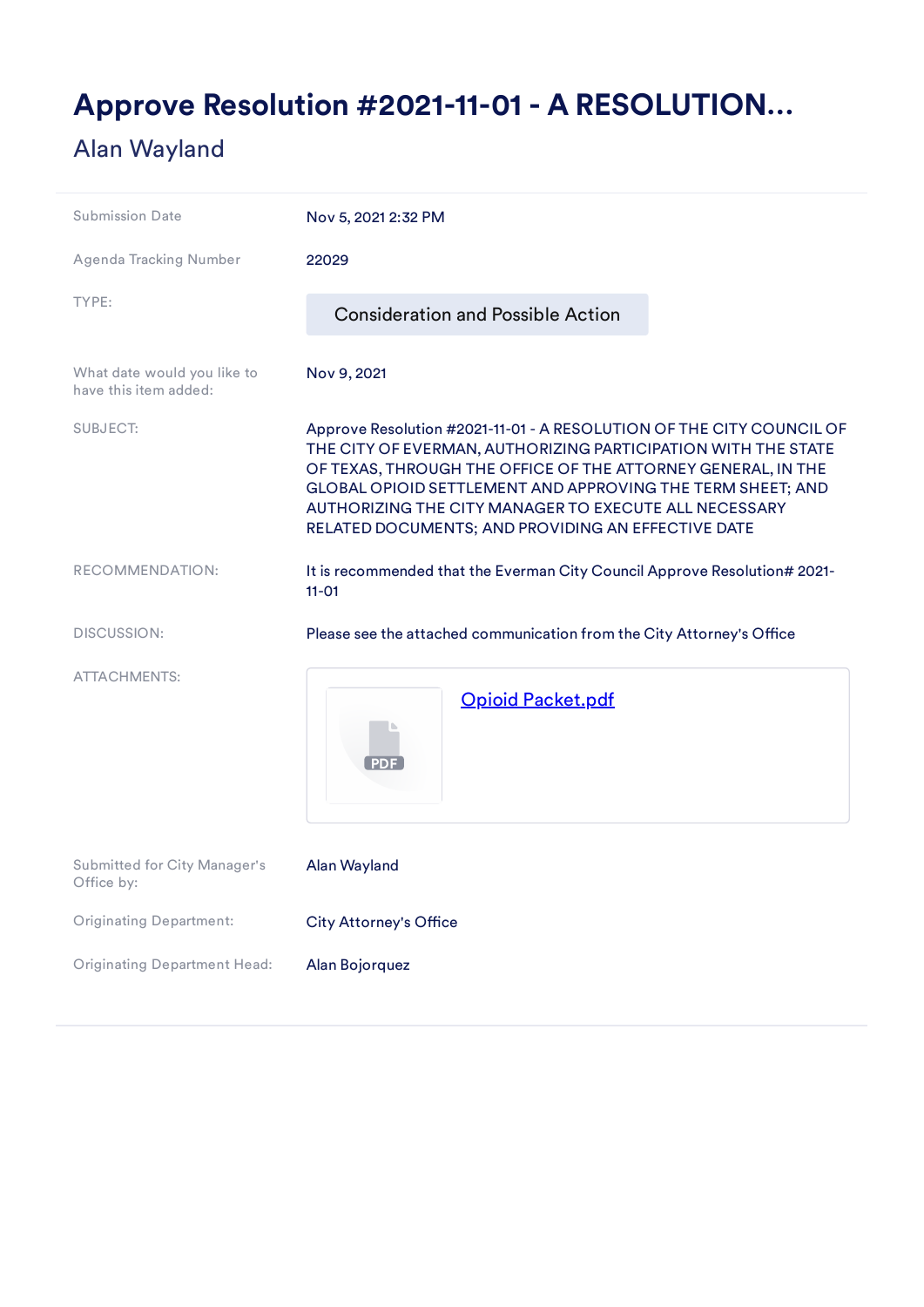## <span id="page-16-0"></span>Approve the City of Everman Volunteer Manage…

| <b>Submission Date</b>                               | Nov 3, 2021 9:07 AM                                                                                       |
|------------------------------------------------------|-----------------------------------------------------------------------------------------------------------|
| <b>Agenda Tracking Number</b>                        | 22026                                                                                                     |
| TYPE:                                                | <b>Consideration and Possible Action</b>                                                                  |
| What date would you like to<br>have this item added: | Nov 9, 2021                                                                                               |
| <b>SUBJECT:</b>                                      | Approve the City of Everman Volunteer Management Policy as presented                                      |
| RECOMMENDATION:                                      | It is recommended that the City Council approve the City of Everman<br><b>Volunteer Management Policy</b> |
| <b>DISCUSSION:</b>                                   | Policy is attached to this request.                                                                       |
| <b>ATTACHMENTS:</b>                                  | <b>Volunteer Management Policy.pdf</b>                                                                    |
| Submitted for City Manager's<br>Office by:           | C. W. Spencer                                                                                             |
| <b>Originating Department:</b>                       | <b>City Manager</b>                                                                                       |
| <b>Originating Department Head:</b>                  | C. W. Spencer                                                                                             |